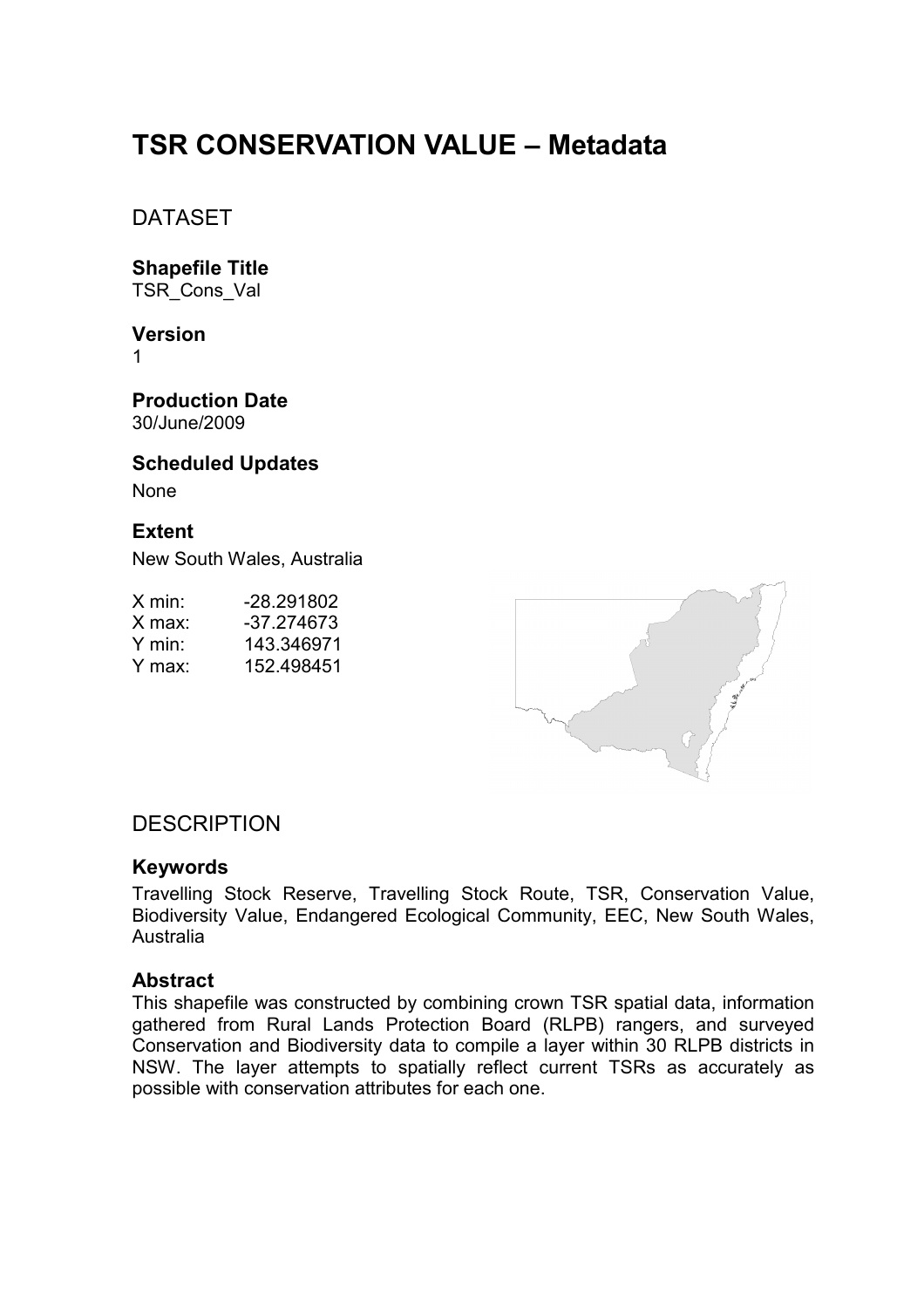# **CONTACTS**

### **Organisation**

Department of Environment, Climate Change and Water NSW

# **Contact Person**

Michael Pennay Conservation Assessment and Planning Coordinator Department of Environment, Climate Change and Water NSW PO Box 733 Queanbeyan NSW 2620 Michael.Pennay@environment.nsw.gov.au 0262297099

### **Author**

Che Golus Senior Technical Officer Department of Environment, Climate Change and Water NSW PO Box 733 Queanbeyan NSW 2620 Che.Golus@environment.nsw.gov.au 0262297096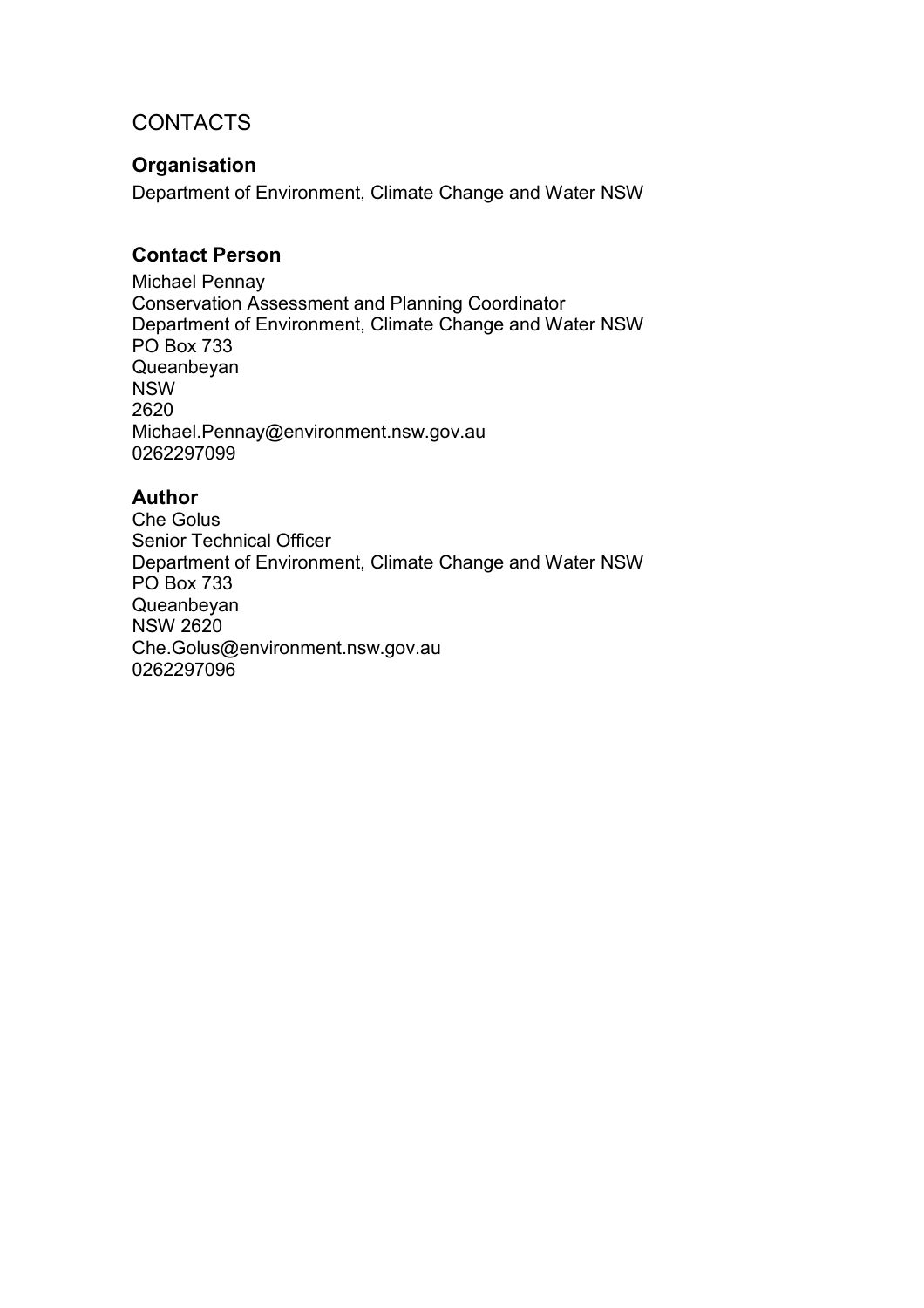# DATA

#### **Sources**

Numerous data sources were used for production of this GIS layer. The basis being the NSW Department of Lands Crown Spatial Layer, from which a TSR extract was used as a base map for production. The following table contains a number of the major data sources used in production and verification.

| <b>DATA</b>                       | <b>DESCRIPTION</b>                                                                                                                                                                                | <b>USE</b>                                                             |  |
|-----------------------------------|---------------------------------------------------------------------------------------------------------------------------------------------------------------------------------------------------|------------------------------------------------------------------------|--|
| <b>Crown TSR</b><br>extract 07    | An extract of crown reserves with<br>purpose of 'Travelling Stock<br>Route or Reserve' produced<br>2007                                                                                           | Used as the base for creating<br>this TSR layer                        |  |
| <b>Crown TSR</b><br>extract 08    | An extract of crown reserves with<br>Used for error checking and<br>verification, comparison with 07<br>purpose of 'Travelling Stock<br>Route or Reserve' produced<br>extract<br><b>June 2008</b> |                                                                        |  |
| <b>Crown reserve</b><br>layer     | <b>Verification of TSR</b><br>Used for error checking and<br>adding in additional polygons<br>where required.                                                                                     |                                                                        |  |
| <b>Unidentified</b><br>land layer | Unidentified land in NSW                                                                                                                                                                          | Verification                                                           |  |
| <b>TSR LP point</b><br>layer      | Point layer of TSR in NSW with<br>RLPB names and ID's.                                                                                                                                            | Assigning attributes to reserves                                       |  |
| <b>TSR Waterpoint</b><br>layer    | Point layer of TSR in NSW with<br>RLPB names and ID's.                                                                                                                                            | Assigning attributes to reserves                                       |  |
| <b>Cadastral GIS</b><br>layer     | <b>NSW DCDB</b>                                                                                                                                                                                   | Lot/DP search and verification,<br>addition of lots to TSR layer       |  |
| <b>Parish Maps</b>                | <b>NSW Regional, Status Branch</b><br>and LTO parish maps                                                                                                                                         | Crown reserve searches and<br>verification of extent                   |  |
| <b>Title search</b>               | Land titling information                                                                                                                                                                          | Ownership and verification of<br>Lot/DP info                           |  |
| Crown plan                        | Original portion plans                                                                                                                                                                            | Crown reserve extent and<br>verification                               |  |
| Deposited plan                    | Current Deposited plans, title<br>diagrams                                                                                                                                                        | Determination of ownership,<br>current lot extents and<br>verification |  |
| <b>LGA layer</b>                  | <b>NSW Local Government Areas</b>                                                                                                                                                                 | <b>Allocation of LGA</b>                                               |  |
| <b>CMA layer</b>                  | <b>NSW Catchment Management</b><br>Authorities                                                                                                                                                    | <b>Allocation of CMA</b>                                               |  |
| <b>RLPB layer</b>                 | <b>NSW Rural Lands Protection</b><br><b>Boards</b>                                                                                                                                                | Allocation of RLPB, error<br>checking, verification                    |  |
| <b>LHPA layer</b>                 | <b>NSW Livestock Health and Pest</b><br>Authority                                                                                                                                                 | Allocation of LHPA                                                     |  |
| <b>IBRA v6 layer</b>              | Interim Biogeographic<br>Regionalisation of Australia<br><b>Bioregions</b>                                                                                                                        | Allocation of Bioregion                                                |  |
| <b>Locality layer</b>             | <b>NSW Localities</b>                                                                                                                                                                             | Allocation of Location                                                 |  |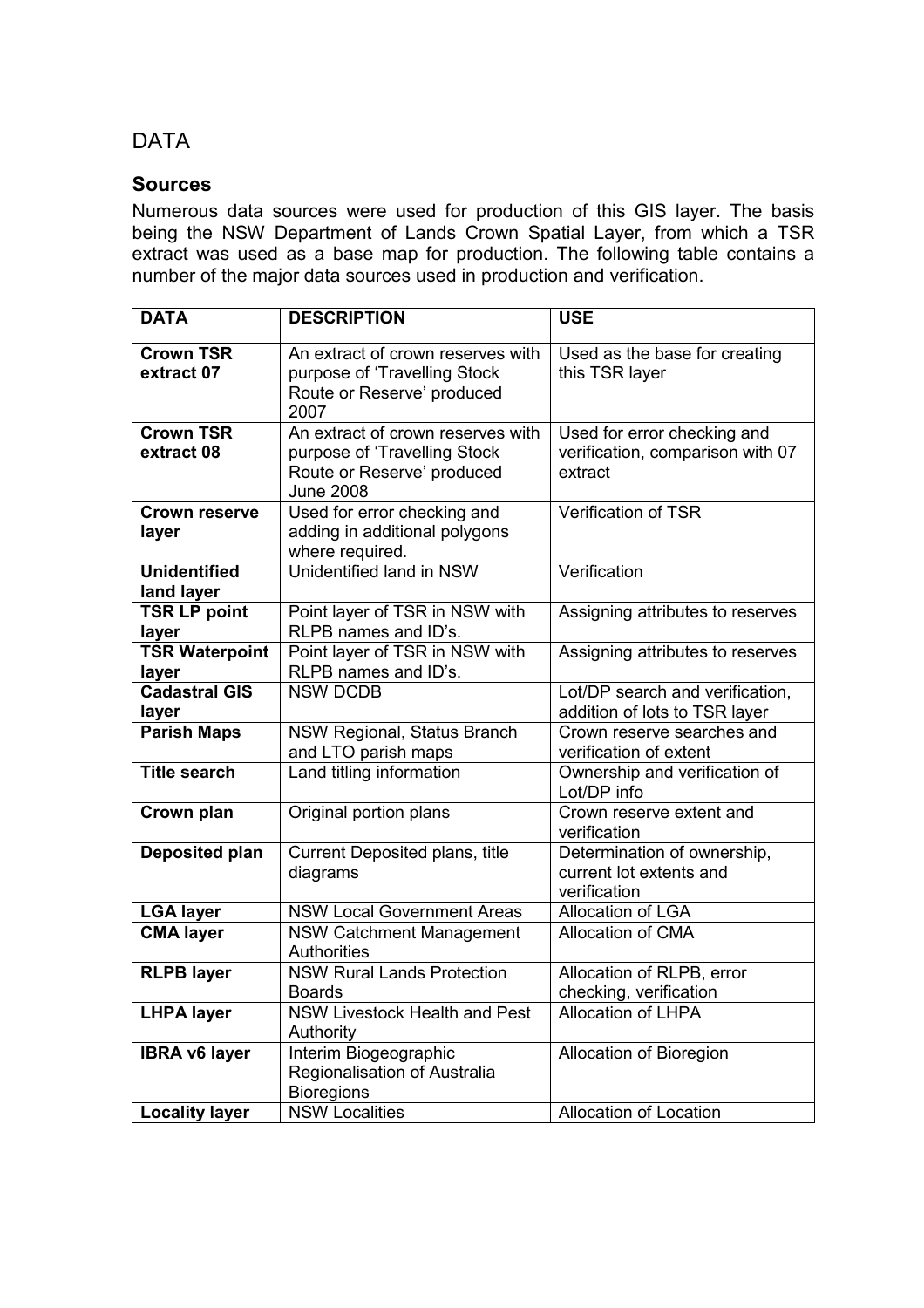#### **Attributes**

| <b>Field Name</b> | <b>Description</b>                                | Type          |
|-------------------|---------------------------------------------------|---------------|
| <b>OBJECTID</b>   | Polygon unique identifier                         | Long          |
| <b>AREAHA</b>     | Polygon area in Hectares                          | Double        |
| <b>PERIMETER</b>  | Polygon perimeter in Metres                       | Double        |
| X                 | Polygon centroid X coordinate in Decimal Degrees  | Double        |
| $\overline{Y}$    | Polygon centroid Y coordinate in Decimal Degrees  | Double        |
| <b>CADID</b>      | Crown unique identifier                           | Long          |
| <b>CRNRESNUM</b>  | <b>Crown Reserve Number</b>                       | <b>Text</b>   |
| CRNRESNUM2        | Second Crown Reserve Number                       | <b>Text</b>   |
| <b>LOTNUMBER</b>  | Lot Number                                        | <b>Text</b>   |
| <b>SECTIONNUM</b> | <b>Section Number</b>                             | <b>Text</b>   |
| <b>PLANNUM</b>    | <b>Plan Number</b>                                | <b>Text</b>   |
| <b>RESERVETY</b>  | Reserve Type                                      | <b>Text</b>   |
| <b>PURPOSE</b>    | <b>Reserve Purpose</b>                            | <b>Text</b>   |
| <b>LOCATION</b>   | Locality of Reserve                               | <b>Text</b>   |
| <b>STATUS</b>     | <b>Status of Reserve</b>                          | <b>Text</b>   |
| <b>MANAGEMENT</b> | <b>Current Reserve Manager</b>                    | <b>Text</b>   |
| <b>LGANAME</b>    | <b>Local Government Area</b>                      | <b>Text</b>   |
| <b>CMANAME</b>    | <b>Catchment Management Authority</b>             | <b>Text</b>   |
| <b>RLPBNAME</b>   | <b>Rural Lands Protection Board</b>               | <b>Text</b>   |
| LHPANAME          | Livestock Health and Pest Authority               | <b>Text</b>   |
| <b>BIOREGION</b>  | <b>IBRA Bioregion</b>                             | <b>Text</b>   |
| <b>RESCODE</b>    | Reserve unique identifier                         | Double        |
| <b>LPNAME</b>     | Long Paddock Reserve Name                         | <b>Text</b>   |
| <b>LPID</b>       | Long Paddock Reserve ID                           | <b>Text</b>   |
| <b>CURRNAME</b>   | <b>Current RLPB Reserve Name</b>                  | <b>Text</b>   |
| <b>CURRID</b>     | <b>Current RLPB Reserve ID</b>                    | <b>Text</b>   |
| <b>RESAREA</b>    | Total Area of Reserve by Name                     | Double        |
| <b>CONFINDEX</b>  | Confidence Index                                  | Short Integer |
| <b>BIOCV(1-4)</b> | <b>Biodiversity Conservation Value Source 1-4</b> | <b>Text</b>   |
| SOURCE(1-4)       | Source of BIOCV                                   | <b>Text</b>   |
| <b>EEC</b>        | <b>Endangered Ecological Community</b>            | <b>Text</b>   |
| <b>VEGFORM</b>    | <b>Vegetation Formation</b>                       | <b>Text</b>   |

#### **Lineage**

The initial process in production involved using the most up to date extract of TSR from the crown spatial layer as a base map, as this layer should reasonably accurately spatially reflect the location, size, and attributes of TSR in NSW. This crown spatial layer from which the TSR were extracted is maintained by the NSW Department of Lands. The TSR extract is comprised of approximately 25,000 polygons in the study area. These polygons were then attributed with names, IDs and other attributes from the Long Paddock (LP) points layer produced by the RLPB State Council, which contains approximately 4000 named reserves throughout the study area. This layer reflects the names and ID number by which the reserves were or are currently managed by the RLPB's. This layer was spatially joined with the TSR polygon layer by proximity to produce a polygon layer attributed with RLPB reserve names and ID numbers. This process was repeated for other small datasets in order to link data with the polygon layer and LP reserve names.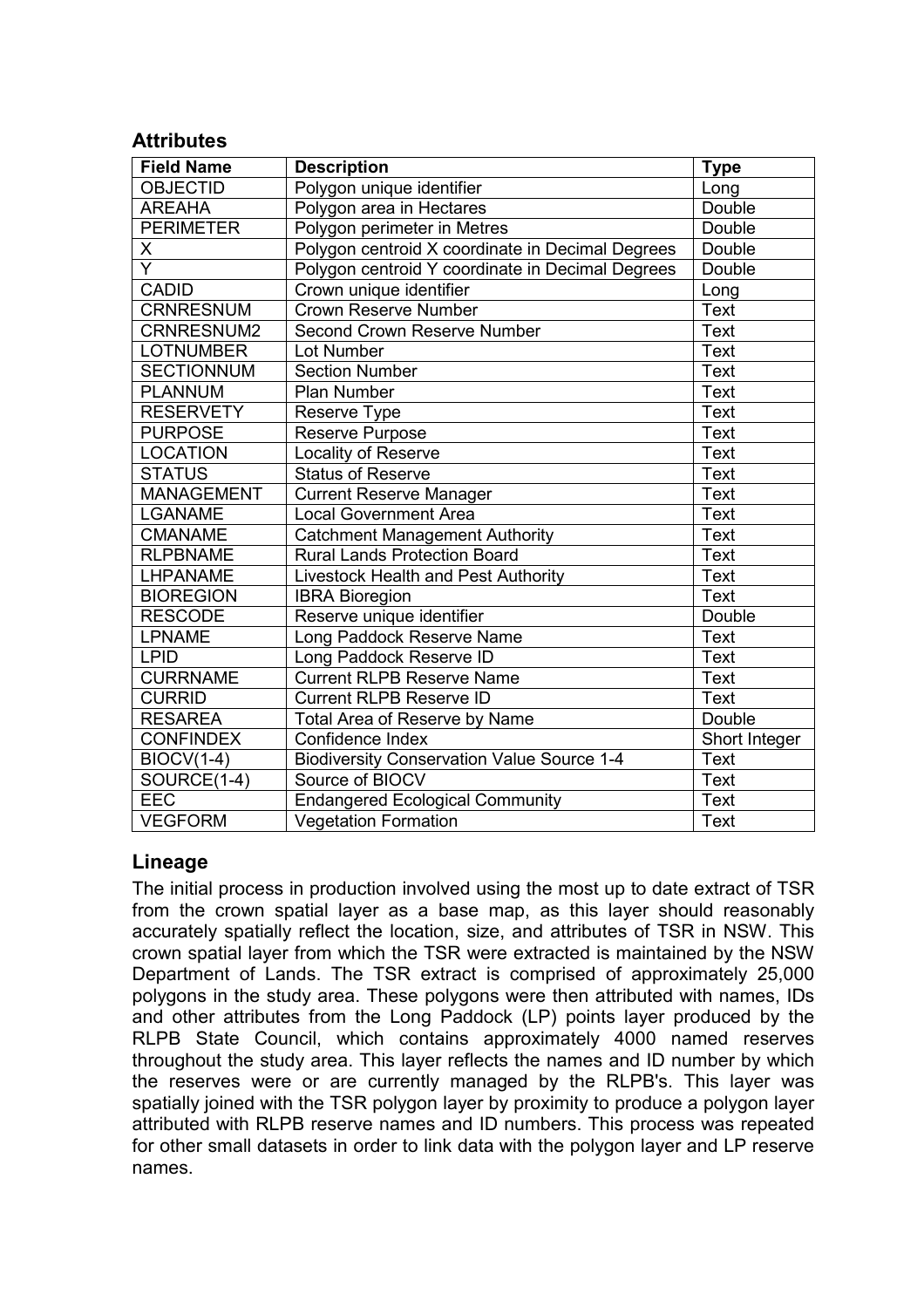The next and by far the most time consuming and laborious process in the project was transferring the data gathered from surveys undertaken with RLPB rangers about each reserve (location, spatial extent, name, currency conservation value and biodiversity). This spatial information was annotated on hard copy maps and referenced against the spatial join making manual edits where necessary. Edits were conducted manually as the reference information was only on hard copy paper maps. Any corrections were made to the merged layer to produce an accurate spatial reflection of the RLPB reserves by name and ID. This manual editing process composed the bulk of the time for layer production as all reserves in each RLPB district in the study area had to be checked manually. Any necessary changes had to then be made to correct the spatial location of the reserve and ensure the correct ID was assigned for attributing the conservation data. In approximately 80% of cases the spatial join was correct, although this figure would be less where long chains of TSR polygons exist. The majority of time was devoted to making the numerous additions that needed to be incorporated.

A spreadsheet based on the LP point layer was attributed with the LP point [OBJECTID] in order to produce a unique reference for each reserve so that conservation and biodiversity value data could be attributed against each reserve in the spatial layer being produced. Any new reserves were allocated [OBJECTID] number both in the GIS and the spreadsheet in order to create this link.

All relevant data was entered into the spreadsheet and then edited to a suitable level to be attached as an attribute table. Field names were chosen and appropriate an interpretable data formats each field. The completed spreadsheet was then linked to the shapefile to produce a polygon TSR spatial layer containing all available conservation and biodiversity information. Any additional attribute were either entered manually or obtained by merging with other layers.

Attributes for the final layer were selected for usability by those wishing to query valuable Conservation Value (CV) data for each reserve, along with a number of administrative attributes for locating and querying certain aspects of each parcel.

Constant error checking was conducted throughout the process to ensure minimal error being transferred to the production. This was done manually, and also by running numerous spatial and attribute based queries to identify potential errors in the spatial layer being produced.

Follow up phone calls were made to the rangers to identify exact localities of reserves where polygons could not be allocated due to missing or ambiguous information. If precise location data was provided, polygons could be added in, either from other crown spatial layers or from cadastre. These polygons were also attributed with the lowest confindex rating, as their status as crown land is unknown or doubtful.

In some cases existing GIS layers had been created for certain areas. Murray RLPB has data where 400+ polygons do not exist in the current crown TSR extract. According to the rangers interviewed it was determined the majority of these TSR exist. This data was incorporated in the TSR polygon by merging the two layers and then assigning attributes in the normal way, ie by being given a LP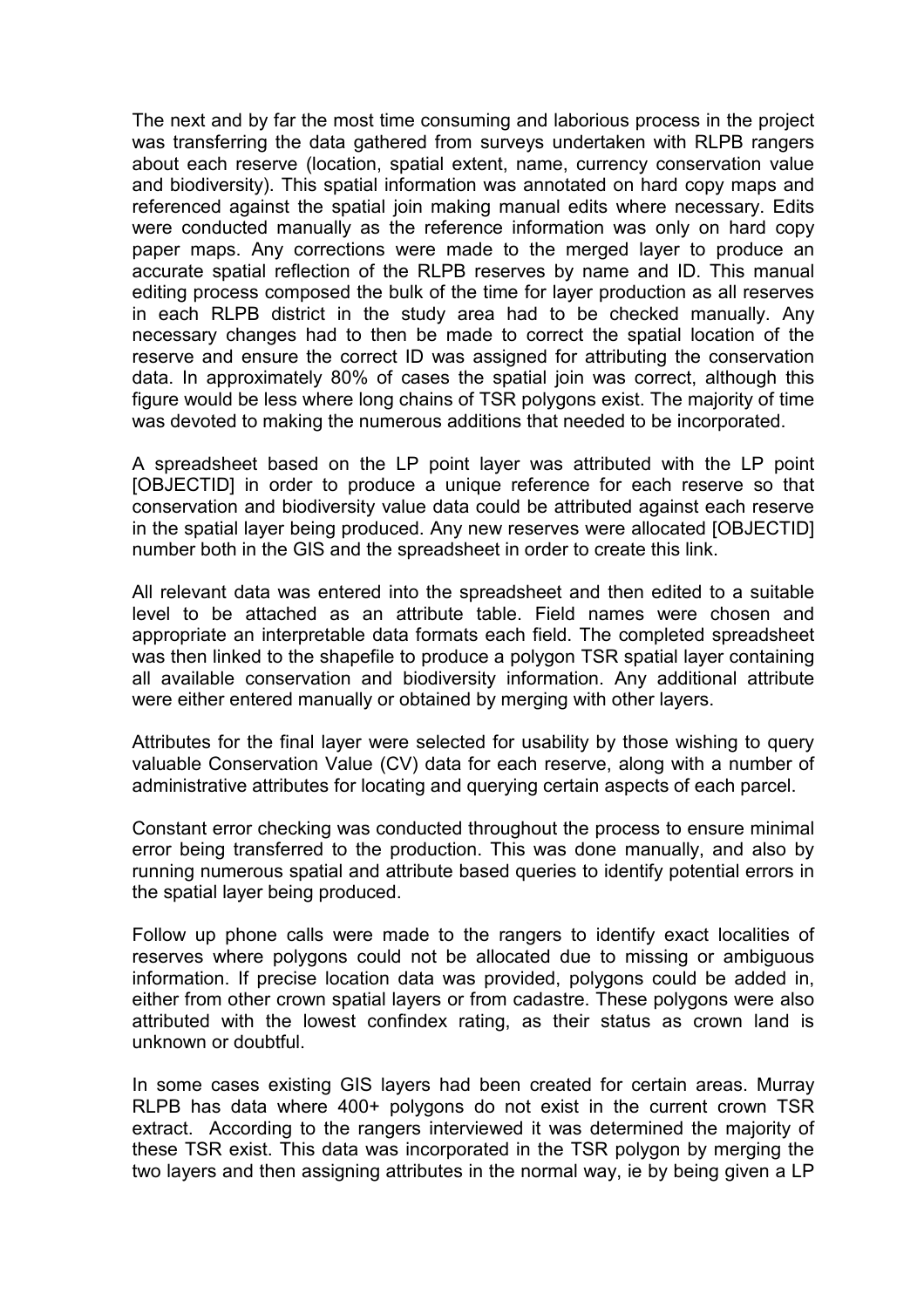Name and ID and then updated from the marked up hard copy maps. In the confidence index these are given a rating of 1 (see confindex matrix) due to the unknown source of the data and no match with any other crown spatial data.

A confidence index matrix (confindex) was produced in order to give the end user of the GIS product an idea as to how the data for each reserve was obtained, its purpose, and an indication to whether it is likely to be a current TSR. The higher the confindex, the more secure the user can be in the data. (See Confidence Index Matrix)

This was necessary due to conflicting information from a number of datasets, usually the RLPB ranger (mark up on hard copy map) conflicting with the crown spatial data. If these conflicting reserves were to be deleted, this would lead to a large amount of information loss during the project. If additions were made without sufficient data to determine its crown status, currency, location, etc (which was not available in all cases) the end user may rely on data that has a low level of accuracy.

The confindex was produced by determining the value of information and scoring it accordingly, compounding its value if data sources showed a correlation.

Where an RLPB LP Name and ID point was not assigned to a polygon due to other points being in closer proximity these names and ID are effectively deleted from the polygon layer. In a number of cases this was correct due to land being revoked, relinquished and/or now freehold. In a number of cases where the TSR is thought to exist and a polygon could not be assigned due to no info available (Lot/DP, close proximity to a crown reserve, further ranger interview provided no info, etc etc). For these cases to ensure no information loss a points layer was compiled from the LP points layer with further info from the marked up hard copy maps to place the point in the most accurate approximate location to where the reserve is though to exist and then all CV data attached to the point. In many of these cases some further investigation could provide an exact location and inclusion in the TSR poly layer. The accuracy of the point is mentioned in the metadata, so that the location is not taken as an absolute location and is only to be used as a guide for the approximate location of the reserve.

Topology checks were conducted to eliminate slivers in the layer and to remove duplicate polygons. Where two crown reserves existed on the same land parcel, the duplicate polygon was deleted and unique attributes (Crown Reserve Number, Type, and Purpose) were transferred.

Once the polygon layer was satisfactorily completed, a list of the LP points not allocated to polygons was compiled. Any points (reserves) that were said to have been revoked or relinquished were then removed from this list to provide a list of those that are said to be current. An extract of the LP points layer was then produced with only the aforementioned points. These points were then attributed with the same conservation and biodiversity data as the polygon layer, in an attempt to minimise the amount of information loss.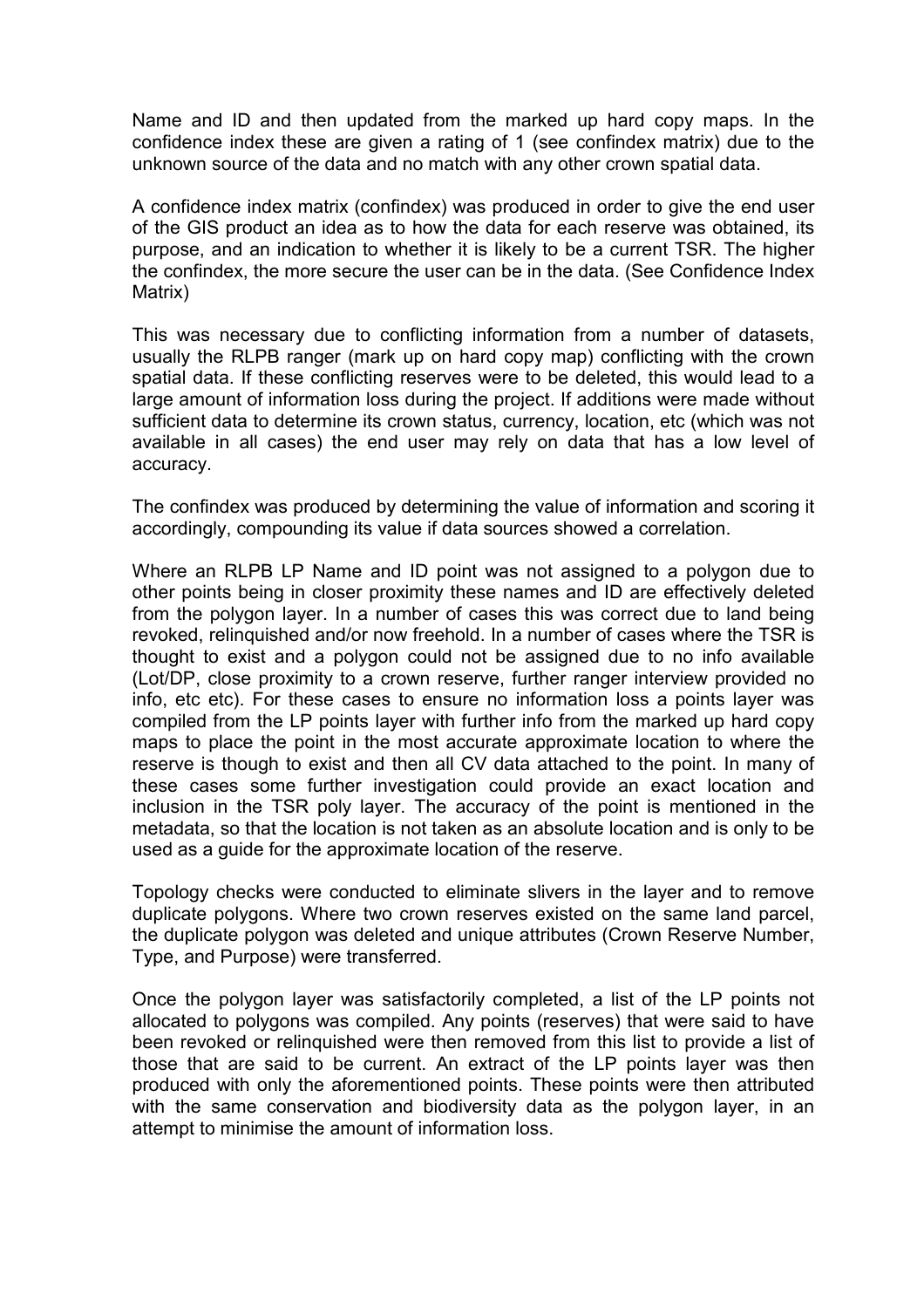## **Positional Accuracy**

All external linework was captured from crown cadastral datasets, the positional accuracy is dependant on the source data. Internal linework was manually captured from reserve boundaries drawn on hard copy maps, this linework is dependant on the accuracy of the boundaries drawn or described on these maps.

Whilst the new TSR polygon layer is considered accurate or representative for most TSRs within the project study area it, nevertheless, is likely to contain a number of inherent errors which have not been able to be detected and corrected within the time and resource constraints allocated to this part of the project. Error sources are likely to include: incorrectly marked up maps; incomplete map mark up; errors (typographic, duplicates) in compiled TSR listing; inconsistencies between recorded TSR names and IDs and the corresponding map mark up; errors of omission and commission in transfer of Long Paddock and current TSR identifier details from the marked up maps to the polygon layer; and boundary issues.

Although considerable effort has been made to minimise the occurrence of such errors the accuracy the spatial layer attribution is likely to be more variable for the Coonamble, Nyngan, Coonabarabran, Hay and Northern New England RLPB districts. Therefore additional care should be taken in utilising any attached biodiversity data until these errors are corrected. In the case of Coonamble and Nyngan RLPBs no TSR ranger interviews and map mark up were undertaken to be able to verify current TSR listings and the component polygons to which they apply. The spatial layer attribution process for the three latter RLPB districts was carried out toward the end of this part of the project when time constraints prevented quality control from being applied as consistently as it had been for the majority of other RLPB districts in the project study area. Also in the case of NNE RLPB mark up of the maps for the northern half of the district was carried out independently by the TSR rangers without appropriate reference and corrections to a TSR inventory listing obtained during an earlier TSR ranger interview. In the case of Hay RLPB district rather than using the current Long Paddock naming convention the TSR ranger has preferred to group adjoining chains of TSRs (and their associated biodiversity values) into just over 20 stock routes – attribution of the TSR polygon layer was undertaken before differences in reconciliation of Long Paddock and current TSR name and ID listing was adequately resolved.

#### **Attribute Accuracy**

The accuracy of crown and administrational data are reliant on the source datasets. Conservation and biodiversity data was checked randomly for the layer and is reliant upon the manual entry and accuracy of numerous surveyors and data entry personnel.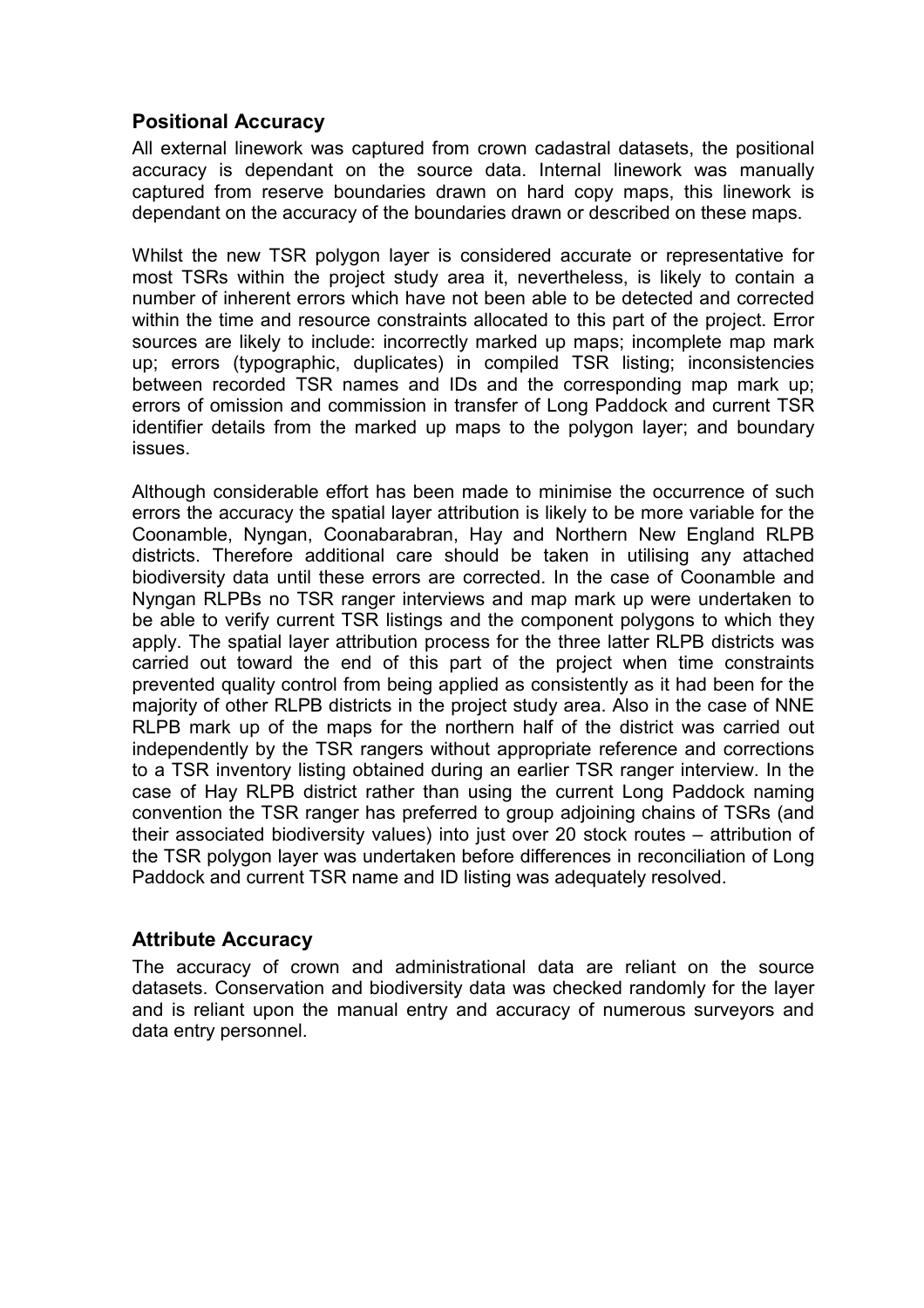# **Confidence Index Matrix(CONFINDEX)**

| [RESERVE_TY]                                 | <b>EXP</b> | <b>[PRIMARY PU]</b>                                       | <b>EXP</b> | <b>[STATUS]</b>                     | <b>SOURCE</b>                              | [CONFINDEX]    |
|----------------------------------------------|------------|-----------------------------------------------------------|------------|-------------------------------------|--------------------------------------------|----------------|
| All                                          | <b>OR</b>  | All                                                       | <b>AND</b> | <b>NON</b><br><b>RESERVE</b>        | Ranger                                     | 0              |
| All                                          | <b>OR</b>  | All                                                       | <b>AND</b> | <b>REVOKED</b>                      | Any                                        | $\mathbf 0$    |
| Unknown                                      | <b>AND</b> | Unknown                                                   | AND/OR     | <b>UNKNOWN</b>                      | Any                                        | $\mathbf 0$    |
| All                                          | <b>OR</b>  | All                                                       | <b>AND</b> | <b>PENDING</b><br><b>REVOCATION</b> | Any                                        | 1              |
| <b>Other Reservation</b>                     | <b>AND</b> | <b>Unknown</b>                                            | <b>AND</b> | <b>CURRENT</b>                      | Any                                        |                |
| <b>Travelling Stock</b><br>Route             | <b>AND</b> | None                                                      | <b>AND</b> | <b>CURRENT</b>                      | Murray GIS Layer                           | 1              |
| <b>Travelling Stock</b><br>Reserve           | <b>AND</b> | None                                                      | <b>AND</b> | <b>CURRENT</b>                      | Murray GIS Layer                           | 1              |
| <b>Future Public</b><br>requirements         | <b>OR</b>  | <b>Future Public</b><br>requirements                      | <b>AND</b> | <b>CURRENT</b>                      | <b>Crown Spatial Layers</b>                | 2              |
| Public or<br>Community                       | <b>AND</b> | <b>Public or Community</b><br><b>Building or Facility</b> | <b>AND</b> | <b>CURRENT</b>                      | <b>Crown Spatial Layers</b>                | $\overline{2}$ |
| Infrastructure or<br>Government              | <b>OR</b>  | Infrastructure or<br><b>Government Services</b>           | <b>AND</b> | <b>CURRENT</b>                      | <b>Crown Spatial Layers</b>                | 3              |
| Common                                       | <b>OR</b>  | Common                                                    | <b>AND</b> | <b>CURRENT</b>                      | <b>Crown Spatial Layers</b>                | $\overline{4}$ |
| Travelling stock<br>reserve - RLPB           | <b>OR</b>  | <b>Travelling Stock Route</b><br>or Facility              | <b>AND</b> | <b>CURRENT</b>                      | <b>Crown Spatial Layers</b>                | 5              |
| <b>Travelling Stock</b><br>Route or Facility | <b>OR</b>  | <b>Travelling Stock Route</b><br>or Facility              | <b>AND</b> | <b>CURRENT</b>                      | Parish Maps, Crown<br>Plans                | 5              |
| <b>Travelling Stock</b><br>Route or Facility | <b>AND</b> | <b>Travelling Stock Route</b><br>or Facility              | <b>AND</b> | <b>CURRENT</b>                      | Latest Crown Spatial -<br><b>June 2008</b> | 6              |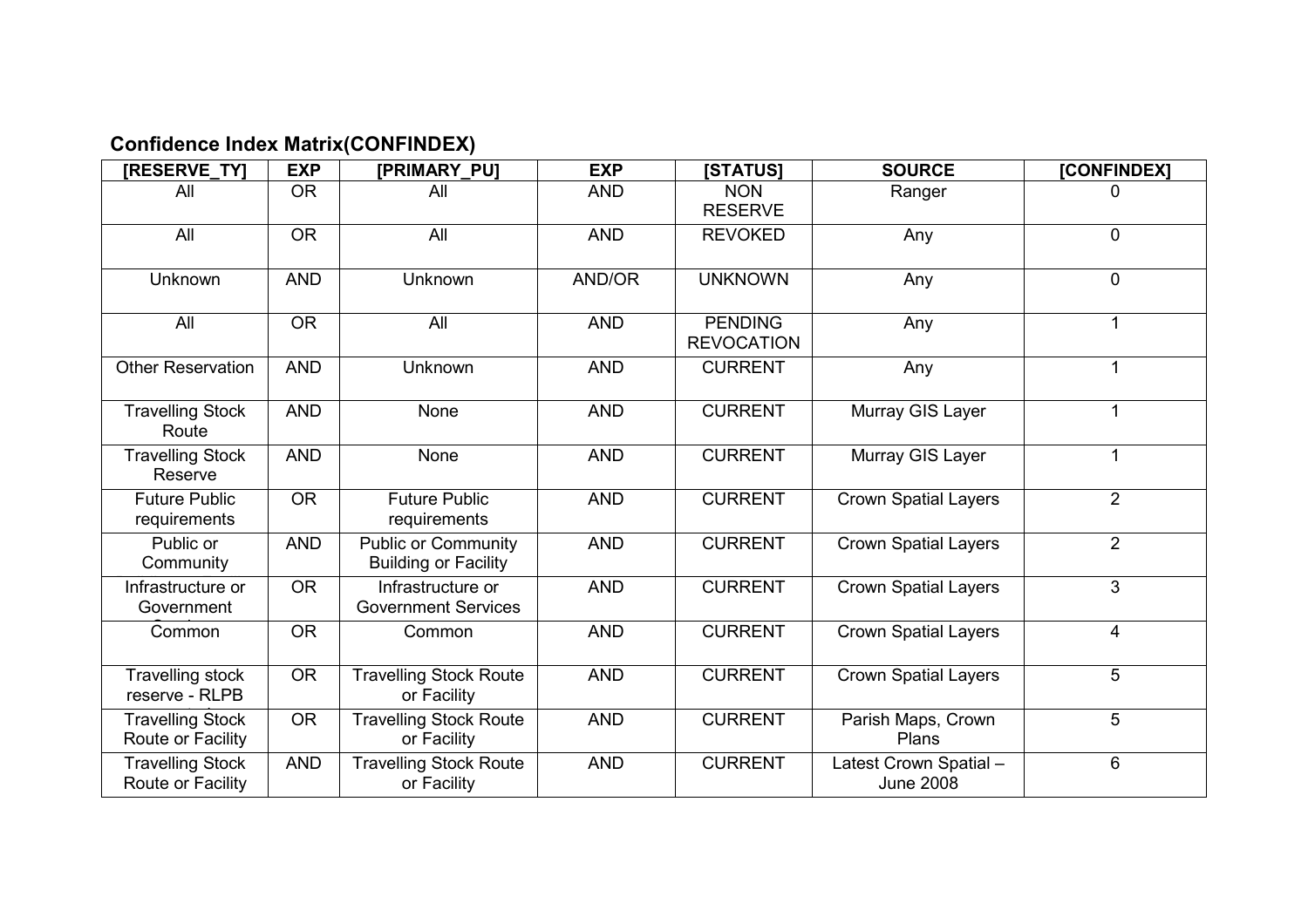#### **CONFINDEX explanation**

**0** = Unknown reserve type or purpose, may be revoked. Data was entered from Cadastre with Lot/DP details obtained from rangers, or other data source. Reserves with CONFINDEX of 0 should be reinvestigated and use of data should be treated with great caution. May not be crown land. **Very low confidence**.

**1** = Reserve type is listed as other reservation, purpose is probably not for travelling stock. Reserves with CONFINDEX of 1 should be reinvestigated and use of data should be treated with caution. May not be crown land, could be pending revocation. **Low confidence**.

**2** = Land is determined to be crown land from more than one source, purpose is not for travelling stock. Purpose may be incorrect due to inaccuracies in crown spatial data. **Low confidence**.

**3** = Land is determined to be crown land from more than one source, purpose is not for travelling stock. Purpose may be incorrect due to inaccuracies in crown spatial data. **Medium confidence**.

**4** = Land is determined to be crown land from more than one source, purpose is for common or public recreation or conservation. These are often stock reserves or for water or access to water. **High confidence**.

**5** = Land is determined to be crown land from more than one source, purpose is for travelling stock. **High confidence**.

**6** = Land is determined to be crown land from more than one source, purpose is for travelling stock, this is represented on the June 2008 crown spatial layer. **Highest confidence.**